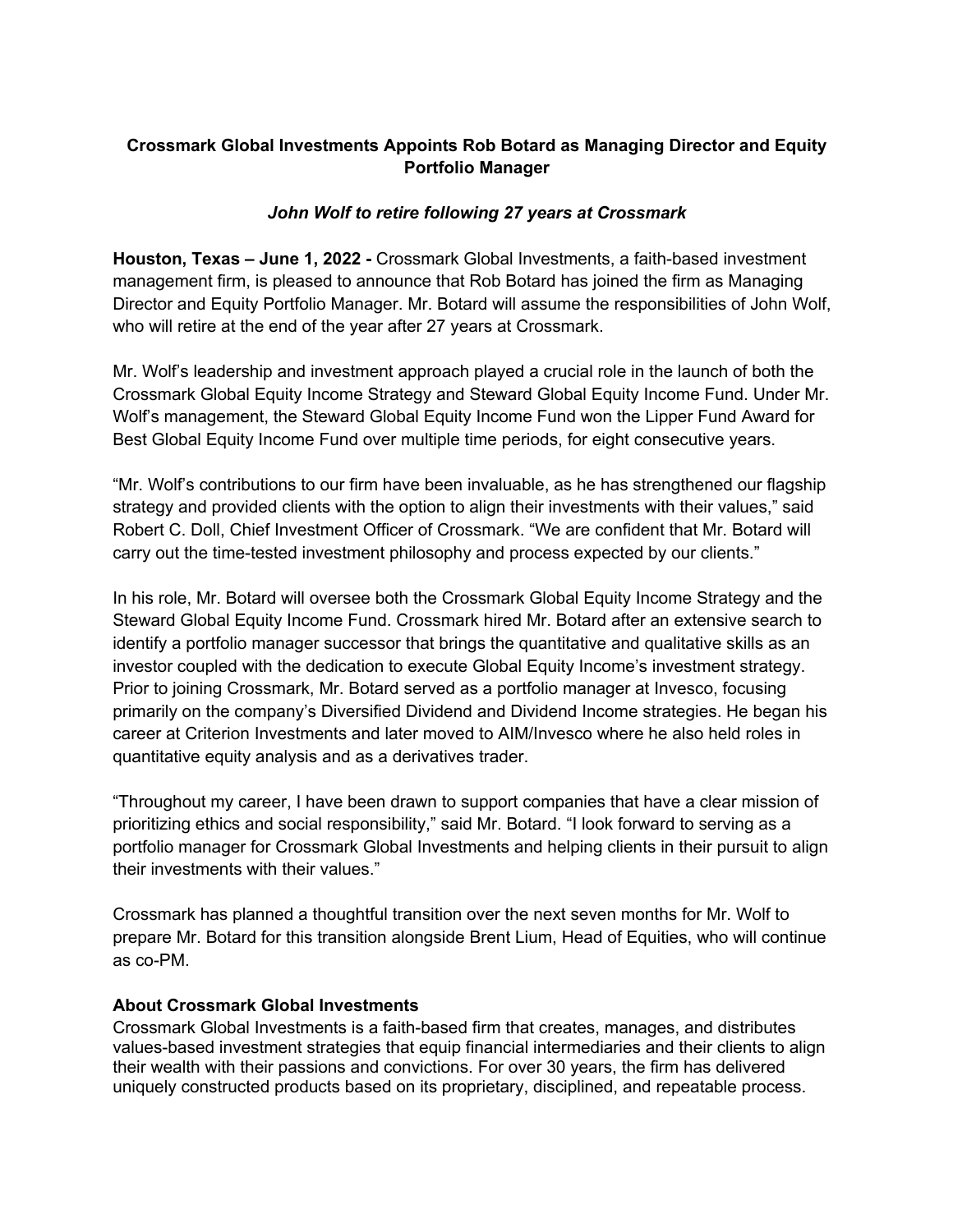Founded in 1987, the firm is headquartered in Houston, Texas. For more information, visit crossmarkglobal.com

**Crossmark Global Investments, Inc. (Crossmark)** is an investment adviser registered with the Securities and Exchange Commission that provides discretionary investment management services to mutual funds, institutions, and individual clients. Information and recommendations contained in market commentaries and writings are of a general nature and are not intended to be construed as investment, tax or legal advice. Investment advice can be provided only after the delivery of Crossmark's firm Brochure and Brochure Supplement (Form ADV Parts 2A and 2B) and once a properly executed investment advisory agreement has been entered into by the client. **All Investments are subject to risks, including the possible loss of principal.**

**Before investing in a mutual fund, you should read the fund's prospectus carefully and consider the fund's investment objectives, risks, charges, and expenses. The prospectus contains this and other information about the fund. To obtain Fund performance as of the most recent month-end or to obtain a copy of the Steward Funds' prospectus free of charge, call Crossmark Distributors at 888.845.6910.**

The Steward Funds are distributed by Crossmark Distributors, Inc., member FINRA. Crossmark Distributors is an affiliate of Crossmark Global Investments, Inc., the Steward Funds' investment adviser. Crossmark Global Investments is an investment adviser registered with the Securities and Exchange Commission that provides discretionary investment management services to mutual funds, institutions, and individual clients. The Fund may not achieve its objective if the managers' expectations regarding particular securities or markets are not met.

Equity investments generally involve two principal risks—market risk and selection risk. The value of equity securities will rise and fall in response to general market and/or economic conditions (equity market risk). The value of any individual equity security will rise and fall in response to the market's perception of the issuer's revenues, earnings, balance sheet, creditworthiness, business plan, and overall perception of the viability of the issuer's business (selection risk). Investments in securities of issuers in foreign countries involve additional risks not associated with domestic investments. These risks include but are not limited to: (1) political and financial instability; (2) currency exchange rate fluctuations; (3) greater price volatility and less liquidity in particular securities and in certain foreign markets; (4) lack of uniform accounting, auditing, and financial reporting standards; (5) less government regulation and supervision of some foreign stock exchanges, brokers and listed companies; (6) delays in transaction settlement in certain foreign markets; (7) less availability of information; and (8) imposition of foreign withholding or other taxes.

The Fund's values-based screening policies exclude certain securities from the universe of otherwise available investments. As a result, the Fund may not achieve the same performance it otherwise may have in the absence of the screening process. If the Fund has invested in a company that is later discovered to be in violation of one or more screening criteria and liquidation of an investment in that company is required, selling the securities at issue could result in a loss for the Fund.

Refinitiv Lipper recognized the Steward Global Equity Income Fund at the U.S. Lipper Fund Awards on March 10, 2022, for delivering consistently strong risk-adjusted performance relative to its peers in the Global Equity Income Funds category for the ten-year period ending